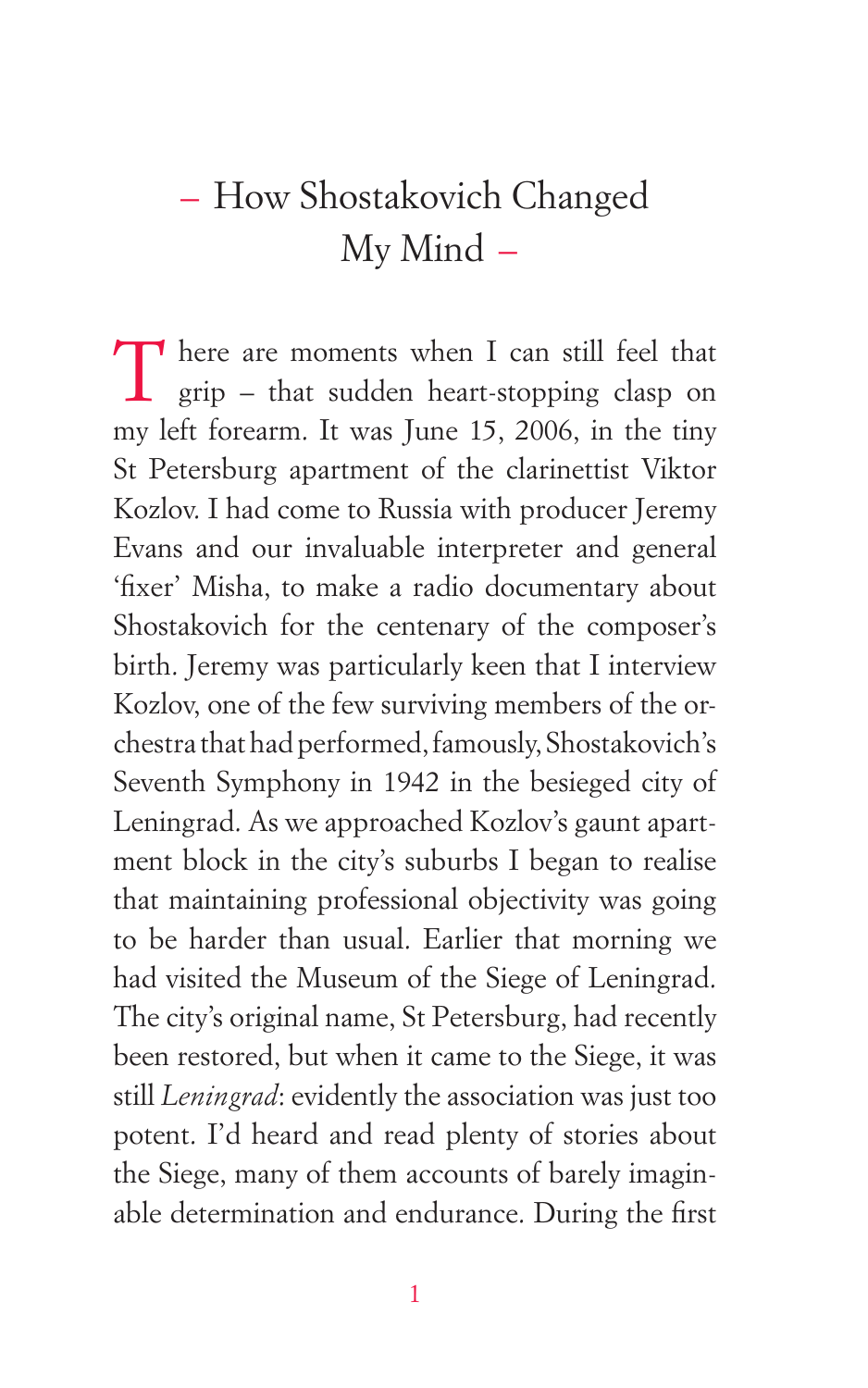winter, 1941–2, when the city was encircled by the Nazi forces and food supplies were completely cut off, the temperature dropped to minus thirty degrees centigrade, and civilian deaths peaked at around 100,000 per month, some from hypothermia, most from starvation. Photographs and paintings in the museum show people queuing for soup made from boot leather and glue from the spines of books, huddling together in the streets (it was no warmer in the houses) listening to Radio Leningrad broadcasts on hastily improvised PA systems. The daughter of one survivor told me how, when the employees at the radio station became too weak to make programmes, they broadcast the sound of a metronome ticking: 'It was the city's heartbeat. It was still there.' At one point, even that stopped; then, after forty-five agonising minutes, it started again. Press footage from the period shows the emaciated faces of the city's inhabitants transfigured with joy, hugging one another, weeping. If that frail, tinny heartbeat could come back from the dead, perhaps the city itself could too?

By that stage, Shostakovich had been taken out of Leningrad. Today we might not put a classical composer top of the list of VIPs to be rescued from a war-battered, starving city, but the Soviet authorities had seen an opportunity for a tremendous propaganda coup. News had reached them that the composer was working on a symphony, his Seventh,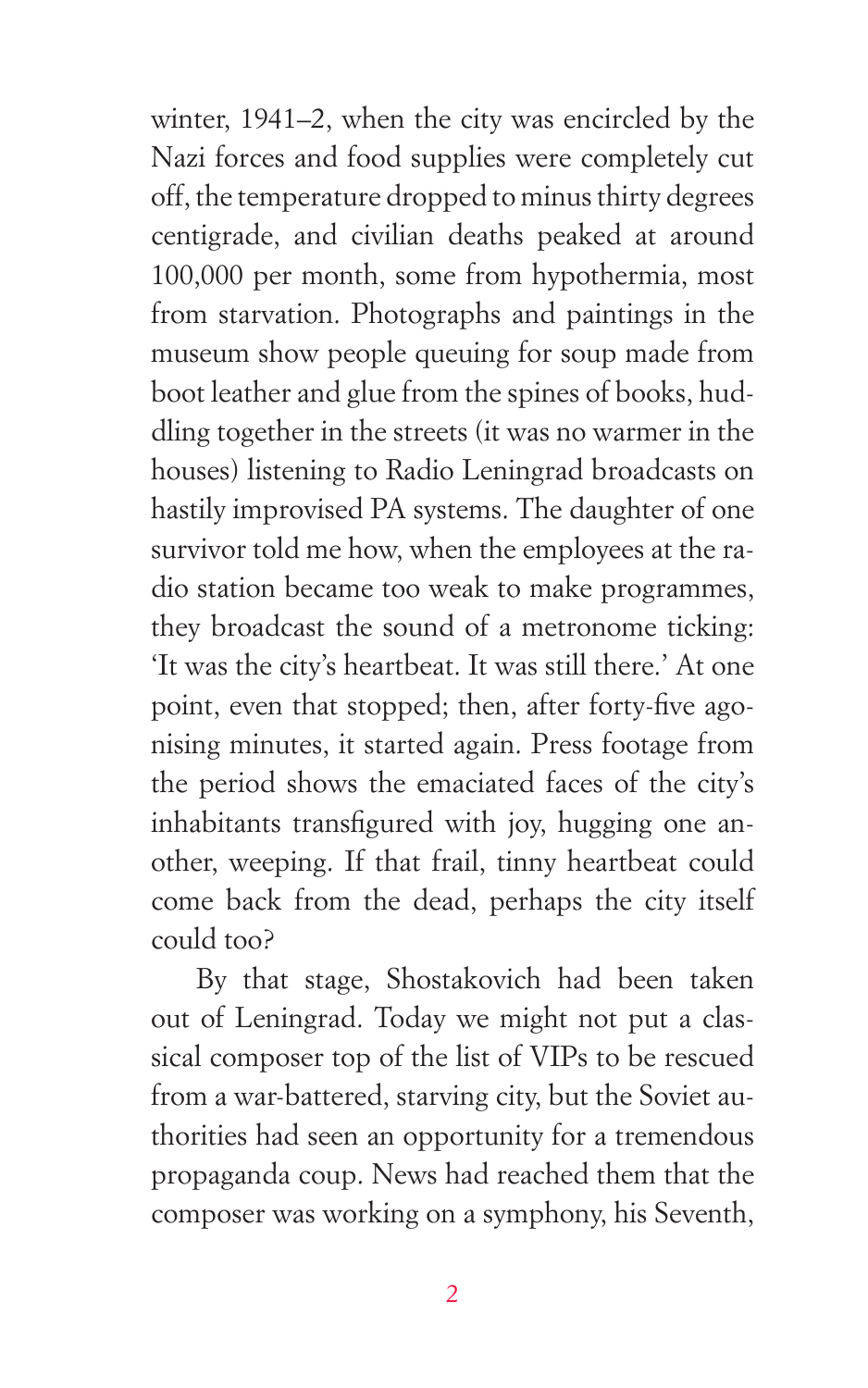soon to be known as the 'Leningrad' Symphony. If the symphony could be performed, in Russia, and then perhaps in the allied countries, it would be a colossal gesture of defiance. Peter the Great's old imperial capital, now renamed in honour of the revolutionary titan Vladimir Ilyich Lenin, was not only surviving the monstrous onslaught of Hitler's armies, it was making music. Shostakovich was flown east of the battle lines to the city of Kubyshev, present-day Samara, where he soon finished the score – Shostakovich normally worked quickly. Performances followed in Kubyshev and in Moscow, where the Symphony was received ecstatically. Huge popular successes like these could easily fuel Stalin's terrifying paranoia, but on this occasion he seems to have realised just how valuable the new Symphony could be. A microfilm of the score was flown to the USA – a very risky venture at the time – and performances followed in New York and London. The Western press were, on the whole, as enthusiastic as their Soviet colleagues. *Time* magazine capped it all with a picture of a heroically determined-looking Shostakovich in his fireman's helmet (he'd been on fire-fighting duty at the Conservatoire), surrounded by flames and devastation, a four-note fragment of the Symphony's opening theme rising in ghostly splendour from his forehead.

Then the Soviet authorities had an even more audacious idea: the *Leningrad* Symphony must be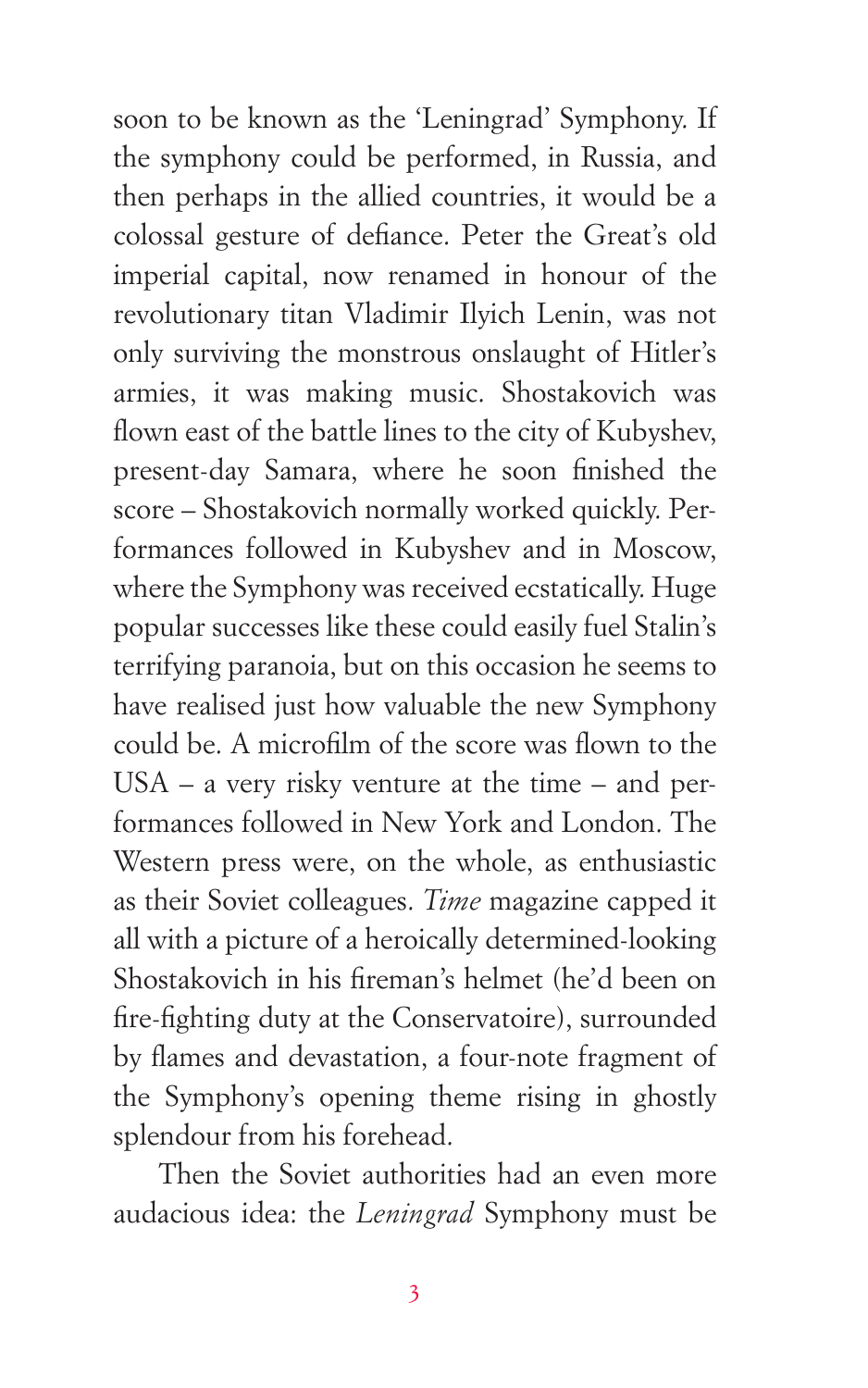performed in the city itself. The logistics involved in making this happen were awe-inspiring, in fact the whole crazed project was the kind of thing that would probably only be executable under a sophisticated dictatorship. For a start, there was only one orchestra left in the city, the Leningrad Radio Orchestra, and of this only fifteen players were still alive. Shostakovich had inconveniently scored his *Leningrad* Symphony for around one hundred musicians. The Seventh is also his longest symphony, normally lasting approximately seventy-five minutes, and the demands in stamina made on most of the performers are enormous. Extra musicians, mostly from military bands, had to be brought in under armed convoy, and there had to be special rations for the orchestra's surviving members. The first rehearsal put every last hope to the test. According to one eyewitness, the conductor, Karl Eliasberg, looked like 'a wounded bird with wings that are going to drop at any moment'. As for the musicians, the very fact of having a project to work towards, however implausible, seems to have galvanized them.

As Viktor Kozlov began to talk about those first rehearsals, it was clear he desperately wanted to tell this story – to me, to Jeremy, to the microphone, to anyone who would hear it. In the corner of Kozlov's modest flat, his wife – a tiny, birdlike woman, the lines on her face testifying to the dreadful privations